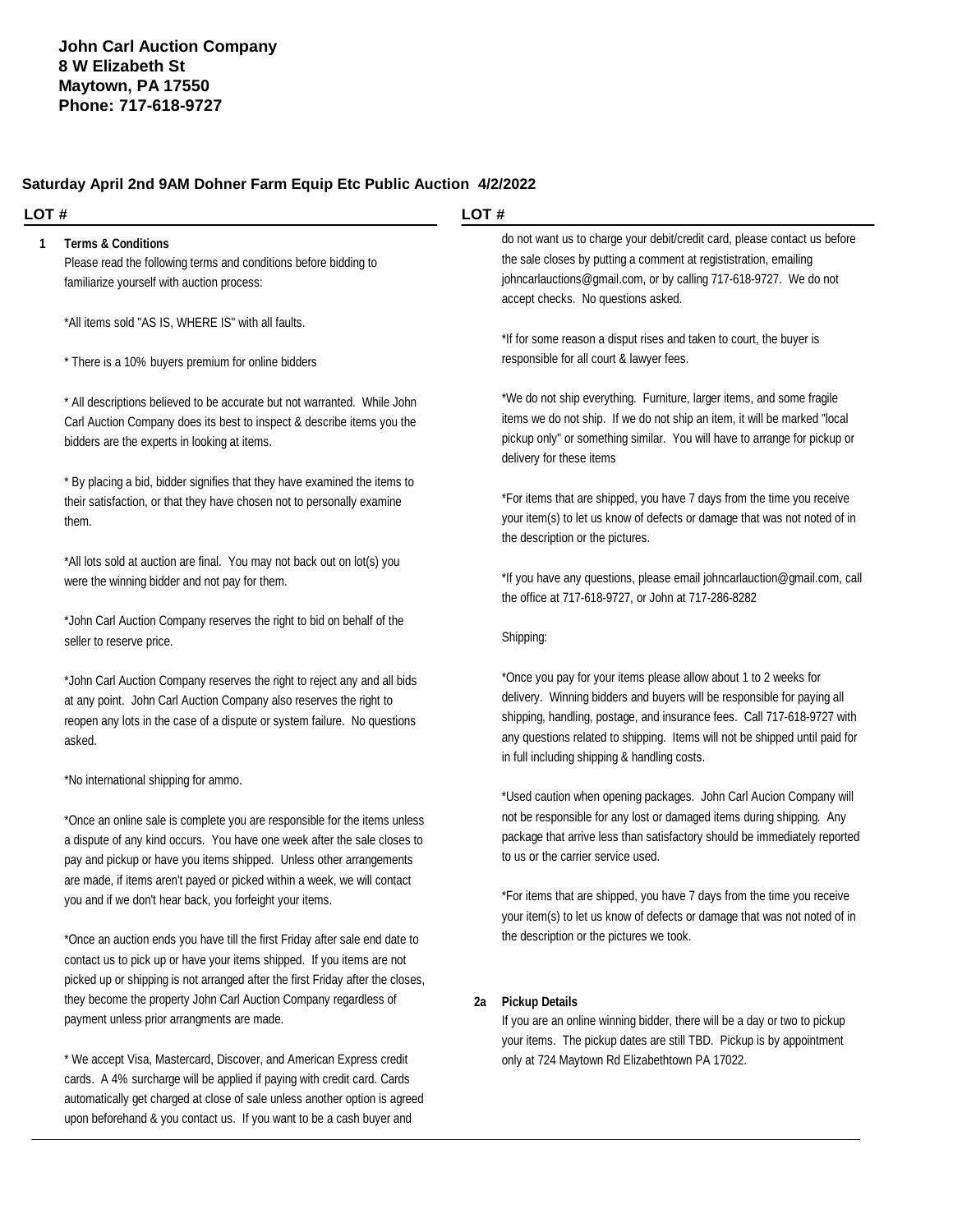## **John Carl Auction Company** Department of the Page: 2

### **Saturday April 2nd 9AM Dohner Farm Equip Etc Public Auction 4/2/2022**

#### **LOT #**

#### Shipping: **2b Shipping Details**

Please let us know if you want your item(s) shipped by replying to email

when your invoice is emailed or calling 717-618-9727. We don't ship everything including furniture, larger items, and sometimes fragile items. If the lot is marked as "local pickup only" we will not ship it. You must make arrangements to pickup local larger items or have them delivered to you. If you have questions related to shipping please call 717-618-9727. Once you pay for your items please allow about 1 -2 weeks for your items to ship. Winning Bidders and Buyers will be responsible for paying all shipping, handling, postage, and insurance fees. Your card on file will be charged separately for the shipping & then we will ship it to you once your items and shipping are paid for.

\*Used caution when opening packages. John Carl Aucion Company will not be responsible for any lost or damaged items during shipping. Any package that arrive less than satisfactory should be immediately reported to the carrier service used.

#### **3 Wooden Cigar Mold**

20.5"L - marked "145"

- 22"L marked with a number (4462?) **4 Wooden Cigar Mold**
- sheller is 1/8 scale No 4968 **5 3 Toy Tanker Trucks & Antique Sheller**
- 1 gallon **6 Capt Fisher & Shreves Bros Oyster Cans**
- jewelry boxes are 5" to 8"L **7 Small Jewelry Boxes & Misc Jewelry**
- jewelry boxes are 8"x9.5" & 11"x6.5" **8 2 Wooden Jewelry Boxes With Misc Jewelry**
- 6" To 10.75"L One marked Yerba Santa Habana **9 5 Vintage Wooden Boxes**
- wooden coin bank is 7.5"L, 3 tins are 8" diameter 3 glass canisters are about 8"H with lid **10 Charles Chips Advertising Lot**
- mold is 5.25"H overall, santa is 4.75"H **11 Vintage Metal Chocolate Santa Mold**
- about 4.75"L **12 Paper Mache Egg Container Made in W Germany**
- about 5"H **13 Vintage Cast Iron Chicken Coin Bank**

### **LOT #**

- **14 Hand Painted Biscuit Jar**
	- 8.25"L x 7"D x 5.75"H with lid and handles there is a chip on the bottom
- 5"H to 8.5"H **15 West Bend Metal Canister Set**
- 2.25"L German made **16 Garmisch Pin**
- **17 Misc Sterling Jewelry**
- **18 .926 Silver Jewelry Set Pendant & Earrings**
- marked "A.M.P." on the back **19 10K Gold HMGS 20 Tie Tack Pin**
- **20 14K Gold Bracelet**
	- 8"L
- **21 3 Vintage Bowls**

Pyrex 024 2 QT, Glasbake Made in USA, and Fire King Ovenware all are around 8" diameter and in good condition overall (only some scratches and fading paint)

- 6.25"L to 12"L **22 4 Wooden Decorative Barns/Houses**
- Ertl, Matchbox, Hotwheels, and more **23 Container of Vehicle Toys**
- **24 Vintage Ornaments**
- one is Longabeger **25 2 Hand Woven Baskets**
- **26 Metal Pig Serving Plate 19"L**
- **27 Vintage Kitchen & Decor Items**
- **28 Vintage Household & Advertising Items**
- 4" to 6"L **29 Assorted Animal Figurines & Planters**
- about 20"L **30 Large Black Speckled Enameled Roaster**
- about 18.5" with handles **31 Black Speckled Enameled Roaster "Savory"**
- 14"L & 11"L **32 2 Hand Woven Baskets**
- shade is 13"L **33 Vintage Lamp**
- **34 Hand Woven Rug 63"L x 39"W**
- cow is missing one ear, initialed "R.B." great condition other than missing ear - 34.5"H **35 Handmade Wooden Cane With Cow At Top**
- **36 White & Red Quilt With Eagle 62"x 98"**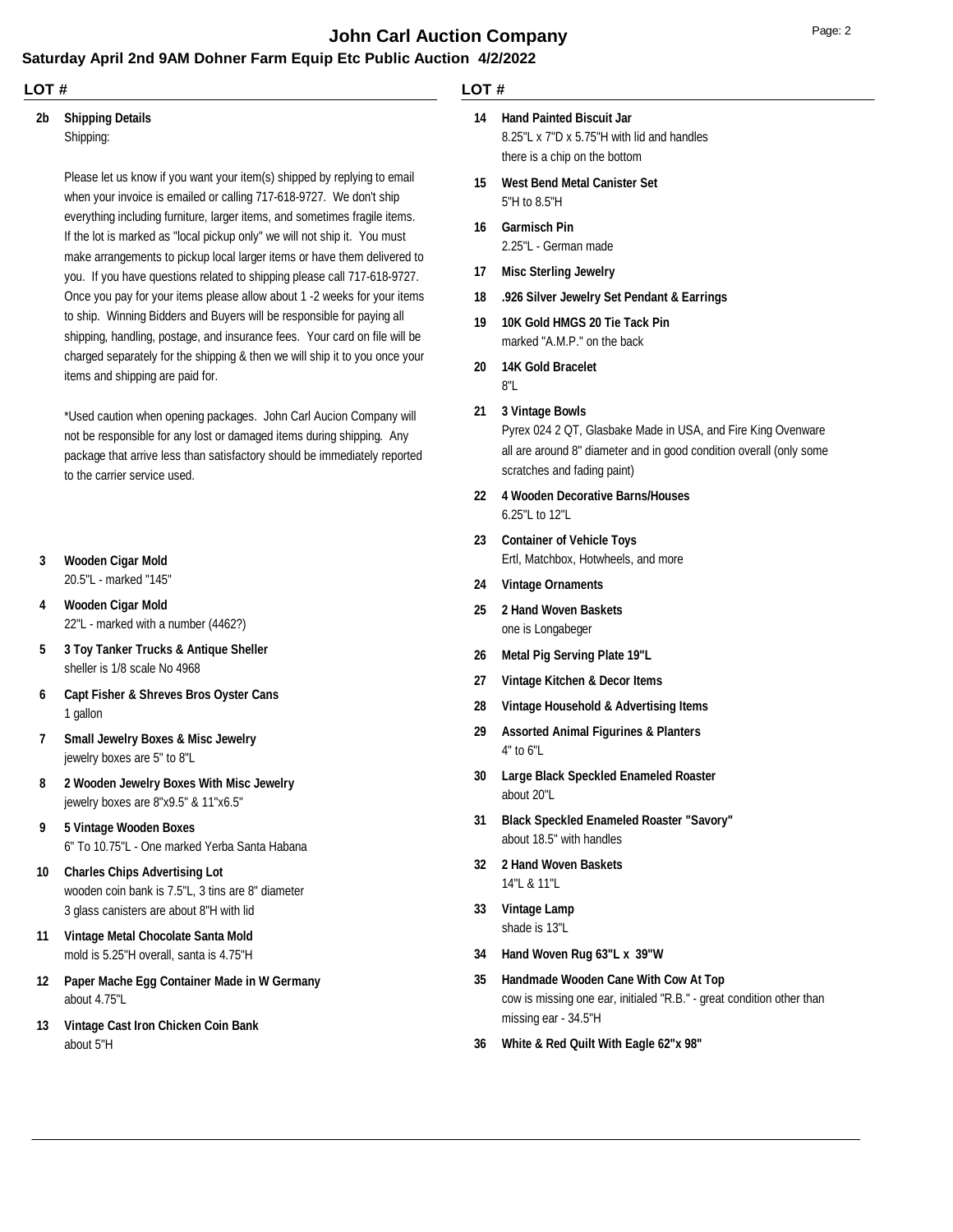## **John Carl Auction Company** Department of the Page: 3

## **Saturday April 2nd 9AM Dohner Farm Equip Etc Public Auction 4/2/2022**

|  | LOT# |                              |  |  |
|--|------|------------------------------|--|--|
|  |      | 64 Ford Suitcase Wrench 10"L |  |  |
|  | 65   | <b>Misc Tools</b>            |  |  |

- **Misc Tools**
- **Assorted Wrenches**
- **Ratchet Wrenches**
- face is 4"W & 18"L, horn is 11.5"L 29.5"L overall, 12.25"H - local pickup only **Anvil By Trexton With 1 1/8" Square Hardy Hole**
- **Set of Craftsman Wrenches**
- **Misc Tools**
- **Assorted Smaller Wrenches**
- **Assorted Wrenches**
- **Assorted Tools**
- **Misc Wrenches**
- **Assorted Hammers**
- **Assorted Sockets**
- **Craftsman Ratchets & Breaker Bars**
- **Machinist Vise by Wilton USA 6"**
- **Craftsman Ratchets & Breaker Bars**
- **3 Hatchets**
- local pickup only **Lincoln Arch Welder Model AC 225-S**
- local pickup only **Stihl Roto Tiller 8"W**
- local pickup only **Metal Wheelbarrow With Wooden Handles**
- local pickup only **Stihl FS 90R Weed Wacker**
- 4 Ft. Long x 2 Ft. Wide x 30.5"H local pickup only **Metal Cart**
- SN 21-499 local pickup only **Amrox Band Saw Model WB-600**
- includes gauges & hoses local pickup only **Torch Cart**
- **Bench Vise 4.5"**
- **Bench Vise 6"**
- local pickup only **Craftsman 10" Table Saw**
- Champion Blower & Forge Co. Lancaster PA local pickup only **Drill Press By Champion Blower & Forge Co.**

comes with original box - 1080P - 2 HDMI **2 Grubb Supply Co Etown Pa Burlap Bags**

40x21.5 & 49x31 **2 Handmade Matching Rugs**

**3 Wooden Plant Stands**

**Toshiba 40" HD LCD TV**

**LOT #**

a couple stains

a couple stains

good conition

11"L to 19"L

**Assorted Vintage Toys**

**Vintage Kitchen Items**

9.75"L

**Assorted Household Items**

 **Assorted Bottles & Household Items Misc Vintage Household Items**

 **Assorted Collectible Vintage Toys Vintage Wooden Letter Blocks Vintage Wooden Boxes & Knobs Assorted Clear Glassware**

**4 Wilton Armetale Serverware Pieces**

**Knife By Solinger Western Germany**

 **Assorted Strechy Wrist Watches Decorative Wall Mirror 24.5"L x 30.5"H**

**3 Vintage Pioneer Postcards & War Ration Book**

**Embroidered White Quilt 74"x88"**

**Red, White, Blue Checkered Quilt 64" x 84"**

**White Blanket by JCPenny 80% Cotton 85"x80"**

**Winross Binkley & Hurst Truck & Penjoy USPS Truck**

1 Sunnydale Farms Potatoes & 2 Wayne Feeds **3 Burlap Feed Bags**

top diameter is 12" - local pickup only

- **3 Grubb Feed Supply Etown PA Burlap Bags**
- Eby's Mill Lititz Pa, Hunt Foods & Industries Davidson NC, Toledo Flour Mill Toledo OH, and Natural Peanut Corp Suffolk VA **4 Burlap Feed Bags**

paint is chipped and showing wear - two are 29"H and the other is 19"H -

- **2 Agway & 1 Master Mix Burlap Bags**
- **Drop Leaf Table With 2 Leaves**

71"L x 41.5"W when open without the 2 extension leaves - each leaf adds 10" - top of table is showing wear - local pickup only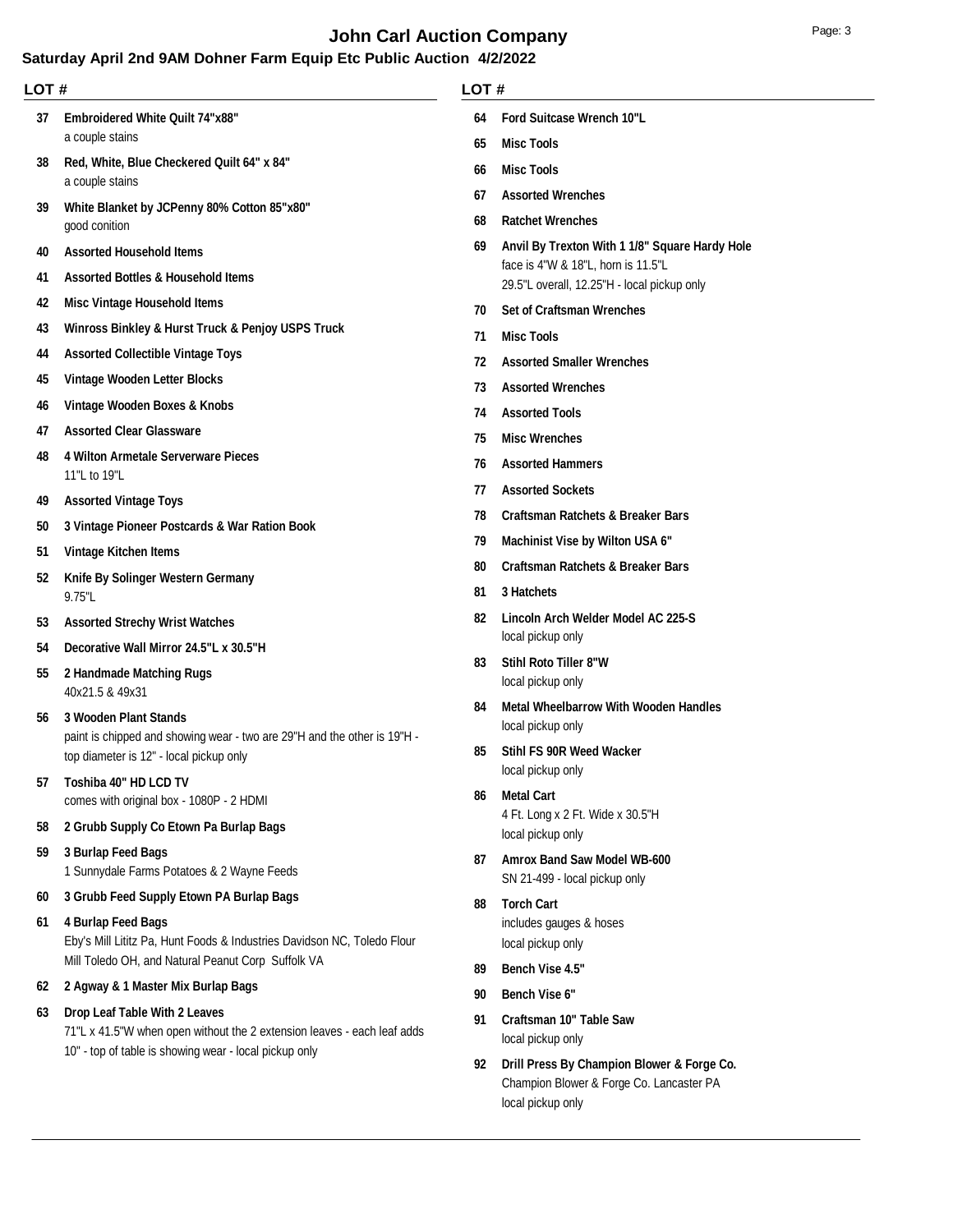# **John Carl Auction Company Page: 4 Page: 4**

## **Saturday April 2nd 9AM Dohner Farm Equip Etc Public Auction 4/2/2022**

| LOT#      |                                                                                                                                                                     | LOT# |                                                                                         |  |
|-----------|---------------------------------------------------------------------------------------------------------------------------------------------------------------------|------|-----------------------------------------------------------------------------------------|--|
| 93        | <b>Associated Model R80 Battery Charger</b><br>with alternator protection - local pickup only<br><b>Butcher Bench</b>                                               | 117  | <b>International Farmall 766</b><br>7042 hours - runs and operates<br>local pickup only |  |
| 94<br>95  | 8 Ft. Long x 21"w x 17"H & 2" thick board - local pickup only<br><b>Grain Moisture Tester</b>                                                                       | 118  | <b>Steiner 220 Diesel Mower</b><br>Front wheel drive - local pickup only                |  |
| 96        | Vintage Mid-Century 6 Arm Tin Chandelier                                                                                                                            | 119  | New Holland Hayliner 269 Bailer<br>local pickup only                                    |  |
| 97<br>98  | Vintage Mid-Century 6 Arm Tin Chandelier<br>Tractor Wheel Weights For M or Super C                                                                                  | 120  | <b>McCurdy Bin Wagon</b><br>local pickup only                                           |  |
| 99<br>101 | Tractor Wheel Weights For M or Super C<br>Grove Flat Wagon 90"x80"                                                                                                  | 121  | Transport Offset Disk 9 Ft.<br>local pickup only                                        |  |
|           | local pickup only<br>102 Flat Wagon by Case                                                                                                                         |      | 122 International Transport Chisel With Buster Bar<br>21 Ft. - local pickup only        |  |
| 103       | 8 ft. x 18 ft. - local pickup only<br>John Deere Flat Wagon                                                                                                         |      | 123 Culti-Packer, Triple Roller/Pups 10 Ft. Folded<br>local pickup only                 |  |
|           | 7 ft. x 16 ft. - removable sides are 12"H<br>local pickup only                                                                                                      |      | 124 Transport Spring Harrow 10 Ft.<br>local pickup only                                 |  |
| 104       | <b>Electric Wheel Co Flat Wagon</b><br>8 ft x 17 ft - 8" adjustable - local pickup only<br>lumber not included (sold separately)                                    | 125  | Culti-Packer 8 Ft.<br>local pickup only                                                 |  |
| 105       | Large Lot of Mixed Lumber (Barn Boards/Beams)<br>local pickup only                                                                                                  | 126  | Wiard 104 Horse Drawn Plow<br>broken handle support - local pickup only                 |  |
|           | 106 Farmall Super C Tractor W/ 2 Point Hookup<br>tractor runs and operates - local pickup only                                                                      |      | 127 Transport Disk 13 ft.<br>local pickup only                                          |  |
|           | 107 Cultivator For Super C<br>local pickup only                                                                                                                     | 128  | <b>Horse Drawn Scorer/Row Maker</b><br>local pickup only                                |  |
| 108       | <b>Backgang Cultivator For Super C</b><br>local pickup only                                                                                                         | 129  | <b>Adjustable Length Running Gear</b><br>local pickup only                              |  |
| 109       | <b>Backgang Cultivator For Super C</b><br>local pickup only                                                                                                         | 130  | Brush Hog Mower 7 Ft.<br>rust holes in deck - local pickup only                         |  |
|           | 110 Rear Platform For Super C<br>local pickup only                                                                                                                  | 131  | <b>New Idea Manure Spreader</b><br>PTO Driven, Power Lift Gate - local pickup only      |  |
|           | 111 Sub Soiler For Super C<br>local pickup only                                                                                                                     |      | 132 Heavy Duty Tandem Axle Trailer<br>local pickup only                                 |  |
|           | 112 Corn Planter For Super C W/ Extra Plates<br>local pickup only                                                                                                   | 133  | 200 Gallon Tank Sprayer<br>local pickup only                                            |  |
| 113       | <b>Bucksaw For Super C Belt Drive Extra Pulley</b><br>local pickup only                                                                                             | 134  | <b>Tobacco Planter By Hershey Transport Manheim</b><br>local pickup only                |  |
|           | 114 Sicle Bar For Super C<br>local pickup only                                                                                                                      | 135  | Hay Rake Wheel Driven<br>local pickup only                                              |  |
|           | 115 Farmall Super M-TA Tractor<br>tractor runs and operates - local pickup only                                                                                     |      | 136 Bean Royal Sprayer<br>local pickup only                                             |  |
|           | 116 International 674 Diesel Tractor With Loader<br>6348 hours - runs and operates<br>local pickup only - *** Cannot be picked up till April 9th or whenever family | 137  | Flat Wagon With Tobacco Ladders 8 Ft. x 15.5 Ft.<br>local pickup only                   |  |

is finished with it - you will be contacted when it is ready\*\*\*\*\*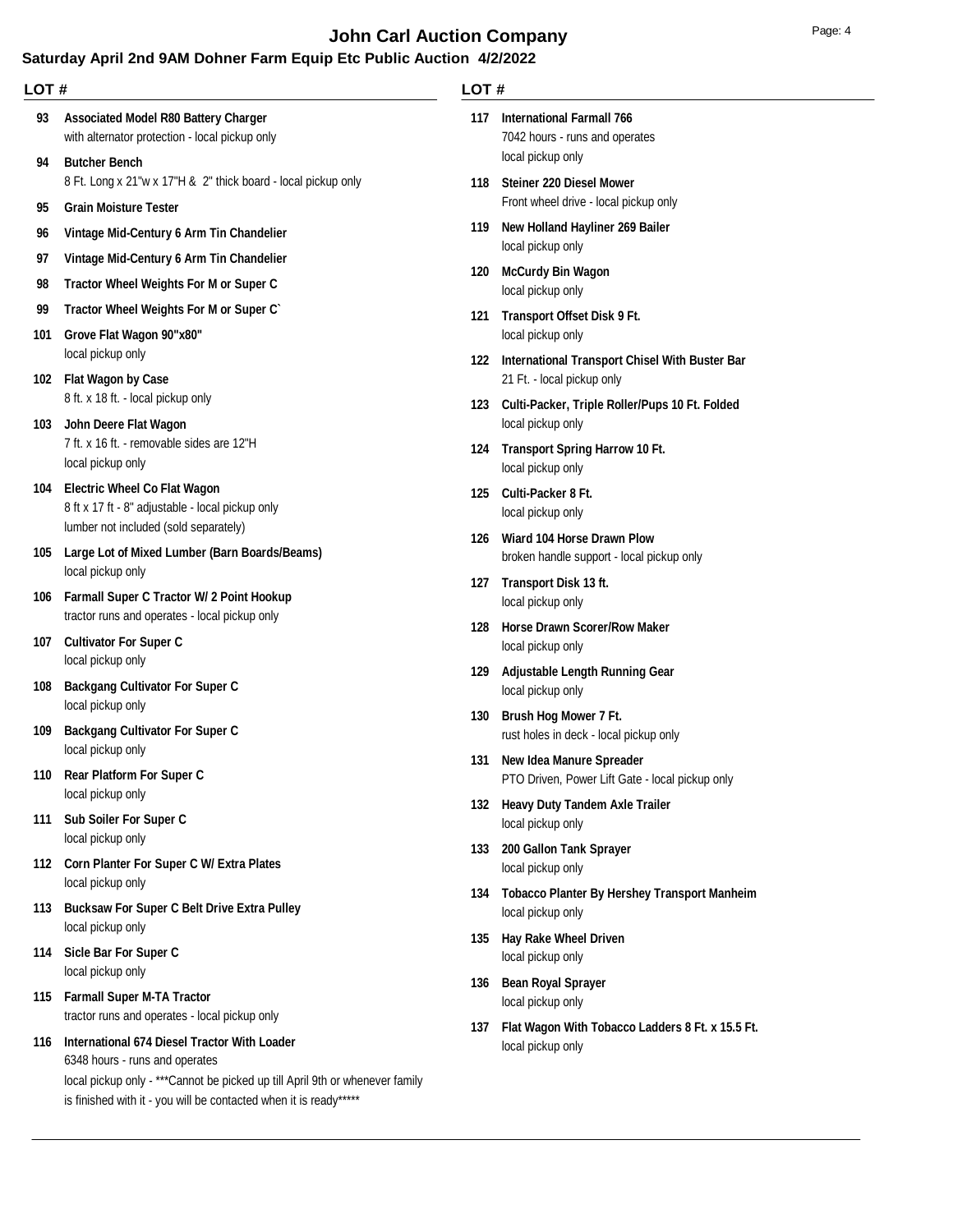# **John Carl Auction Company Page: 5 Page: 5**

## **Saturday April 2nd 9AM Dohner Farm Equip Etc Public Auction 4/2/2022**

| LOT# |                                                                                               |     | LOT#                                                                          |  |
|------|-----------------------------------------------------------------------------------------------|-----|-------------------------------------------------------------------------------|--|
| 138  | Tobacco Ladder 8 Ft. x 20 Ft.<br>local pickup only                                            | 159 | Tobacco Lathe Bundle (50 pcs to a Bundle)<br>about 4 ft. long                 |  |
| 139  | Tobacco Ladder 8 Ft. x 20 Ft.<br>local pickup only                                            | 160 | Tobacco Lathe Bundle (50 pcs to a Bundle)<br>about 4 ft. long                 |  |
| 140  | Tobacco Ladder 8 Ft. x 20 Ft.<br>local pickup only                                            |     | 161 Tobacco Lathe Bundle (50 pcs to a Bundle)<br>about 4 Ft. long             |  |
| 141  | Tobacco Ladder 8 Ft. x 20 Ft.<br>local pickup only                                            |     | 162 Tobacco Lathe Bundle (50 pcs to a Bundle)<br>about 4 Ft. long             |  |
|      | 142 2 Wheel Transport Cart 6 Ft. x 10 Ft.<br>metal construction - local pickup only           |     | 163 Tobacco Lathe Bundle (50 pcs to a Bundle)<br>about 4 ft. long             |  |
|      | 143 Feeding Trough Mountville MFG Co<br>local pickup only                                     | 164 | Tobacco Lathe Bundle (50 pcs to a Bundle)<br>about 4 ft. long                 |  |
| 144  | Feeding Trough Mt Joy Mfg Co Mt Joy<br>local pickup only                                      | 165 | Tobacco Lathe Bundle (50 pcs to a Bundle)<br>about 4 ft. long                 |  |
|      | 145 Feeding Trough Elizabethtown PA<br>local pickup only                                      |     | 166 Tobacco Lathe Bundle (50 pcs to a Bundle)<br>about 4 ft. long             |  |
| 146  | <b>Horse Drawn Potato Plow</b><br>local pickup only                                           | 167 | Tobacco Lathe Bundle (50 pcs to a Bundle)<br>about 4 ft. long                 |  |
| 147  | <b>Stainless Steel Tank</b><br>local pickup only                                              | 168 | Tobacco Lathe Bundle (50 pcs to a Bundle)<br>about 4 ft. long                 |  |
| 148  | <b>Piles of Slate</b><br>local pickup only                                                    | 169 | Tobacco Lathe Bundle (50 pcs to a Bundle)<br>about 4 Ft. long                 |  |
| 149  | Agway LT 11/38 Riding Mower 11HP<br>industrial/commercial engine - local pickup only          | 170 | Tobacco Lathe Bundle (50 pcs to a Bundle)<br>about 4 ft. long                 |  |
| 150  | <b>Cattle Gate Elizabethtown Farmer's Supply</b><br>14 Ft. Long x 52"H - Rowe Mfg Co          | 171 | Tobacco Lathe Bundle (50 pcs to a Bundle)<br>about 4 ft. long                 |  |
| 151  | Never Sage Wooden Gate - local pickup only<br>Wooden Extension Ladder 16 Ft.                  |     | 172 Tobacco Lathe Bundle (50 pcs to a Bundle)<br>about 4 ft. long             |  |
| 152  | 16 Ft. before extension - local pickup only<br>Wooden Extension Ladder 12 Ft.                 | 173 | Tobacco Lathe Bundle (50 pcs to a Bundle)<br>about 4 ft. long                 |  |
| 153  | 12 Ft. before it is extended - local pickup only<br>Tobacco Lathe Bundle (50 pcs to a Bundle) | 174 | Tobacco Lathe Bundle (50 pcs to a Bundle)<br>about 4 ft. long                 |  |
| 154  | about 4 Ft Long<br>Tobacco Lathe Bundle (50 pcs to a Bundle)                                  | 175 | Tobacco Lathe Bundle (50 pcs to a Bundle)<br>about 4 ft. long                 |  |
|      | about 4 Ft. long                                                                              |     | 176 Tobacco Lathe Bundle (50 pcs to a Bundle)<br>about 4 ft. long             |  |
| 155  | Tobacco Lathe Bundle (50 pcs to a Bundle)<br>about 4 Ft. long                                 | 177 | Tobacco Lathe Bundle (50 pcs to a Bundle)                                     |  |
| 156  | Tobacco Lathe Bundle (50 pcs to a Bundle)<br>about 4 ft. long                                 |     | about 4 ft. long<br>178 Wayne Tank About 275 Gallon                           |  |
| 157  | Tobacco Lathe Bundle (50 pcs to a Bundle)<br>about 4 Ft. long                                 | 179 | 5 ft. Long x 22"W - local pickup only<br><b>Tokheim Tank About 300 Gallon</b> |  |
| 158  | Tobacco Lathe Bundle (50 pcs to a Bundle)<br>about 4 Ft. long                                 | 180 | 5 Ft. Long x 3 FT. Wide - local pickup only<br>Spreader 6 Ft. Long            |  |
|      |                                                                                               |     | local pickup only                                                             |  |